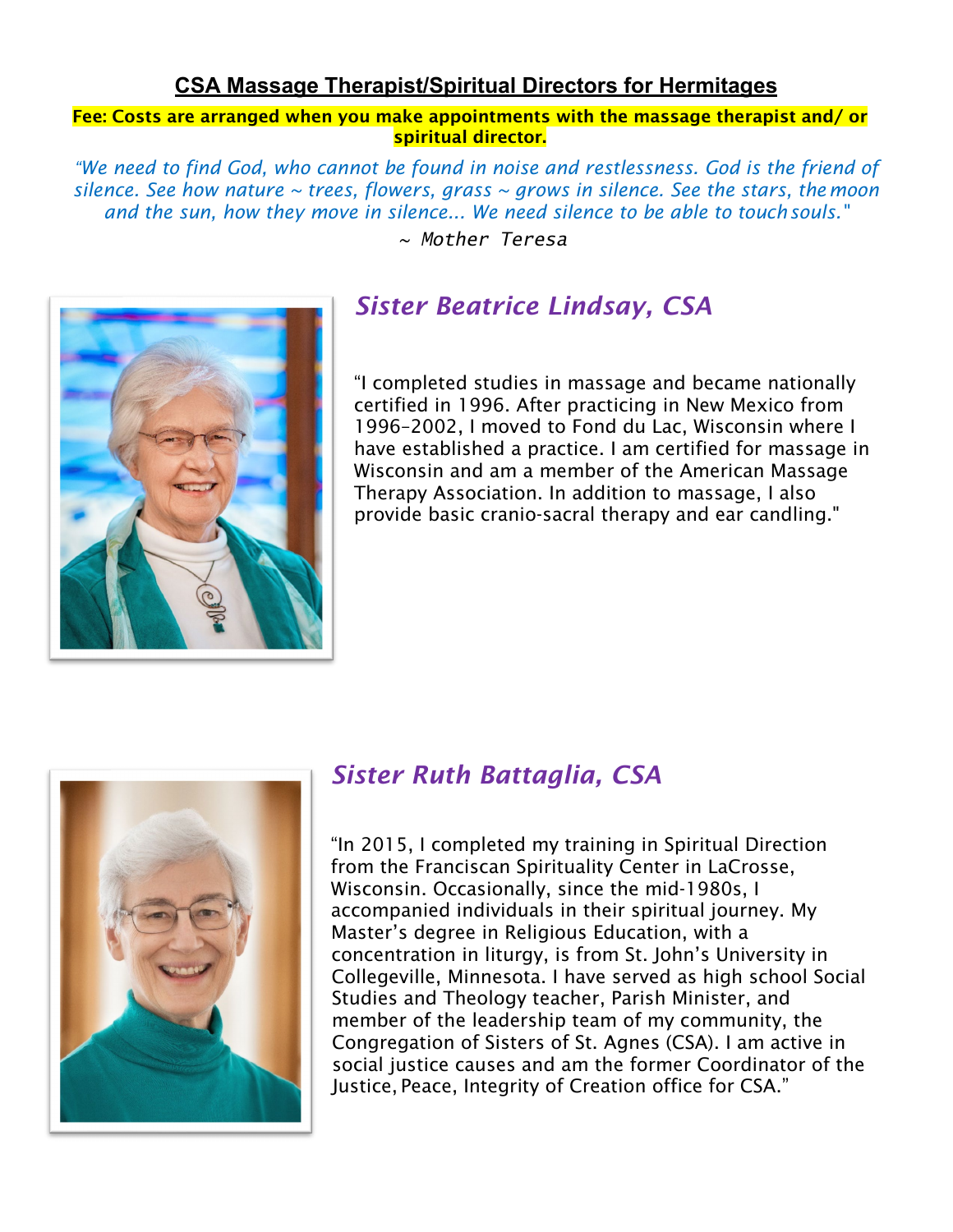## *Sister Patrice Rog, CSA*



"After completing my training for Spiritual Direction in Chicago, Illinois I was on staff at a small 'house of prayer' in the African American community and then joined the staff of Monte Alverno retreat center in Appleton, Wisconsin. During that time, I journeyed with people striving to find God. I am in awe at the many wonderous ways God is present in our lives. My delight is to walk with others as they experience God."



## *Sister Susan Seeby, CSA*

"I am a graduate of the Christian Spirituality Program at Creighton University in Omaha, Nebraska. I have been engaged in the ministry of Spiritual Direction and retreat direction for 11 years, including preaching and directing retreats at the Jesuit Retreat House in Oshkosh, Wisconsin. In addition to ministry of Spiritual Direction, I have taught Theology at the high school level. I was a member of the staff of the Brother David Darst Center for Spirituality and Education in Chicago, Illinois. I am a member of the leadership team of my community, the Congregation of the Sisters of St. Agnes, in Fond du Lac, Wisconsin. I believethat we are deeply loved by God and in the quiet may come to truly know this love."